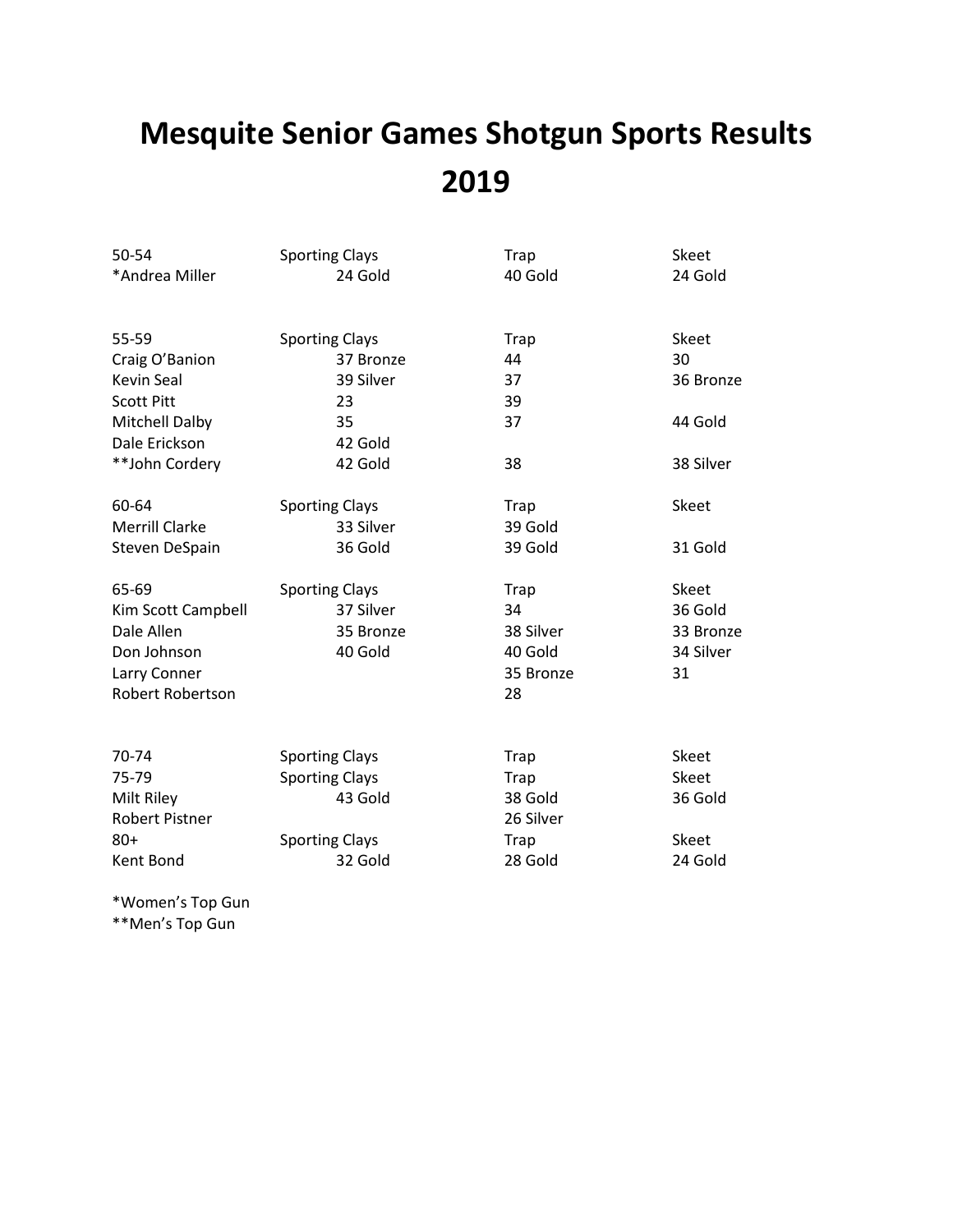# Mesquite Senior Games 2018 Shotgun Results

Trap Results

50-54 Kevin Seal 22+14=36 Gold Greg Schlening 21+15=36 Gold Nick Yurasek 8+9=17 Silver 55-59 Mitchell Dalby 21+22=43 Gold John Cordery 15+12=27 Silver Kelly Cook 5+4=9 Bronze 60-64 Ron Rogers 18+13=31 Gold Kris Morgan 13+15=28 Silver Larry LeMieux 14+8=22 Bronze 65-69 Ron Schwing 22+18=40 Gold Rick Hall 16+19=35 Silver Dale Allen 16+14=30 Bronze John Freeman 1+18=26 William Broyles 15+9=24 Robert Robertson 6+5=11 70-74 Tim Oyler 19+15=34 Gold Gordon Lindley 18+15=33 Silver Ovid Pinkert 14+11=25 Bronze Hugh Jenks 12+12=24 75-79 Milt Riley 24+17=41 Gold Ron Ferber 18+14=32 Silver Don Meckstroth 14+11=25 Bronze Jeff Stanfield 6+9=15 80-84 Kent Bond 10+11=21 Gold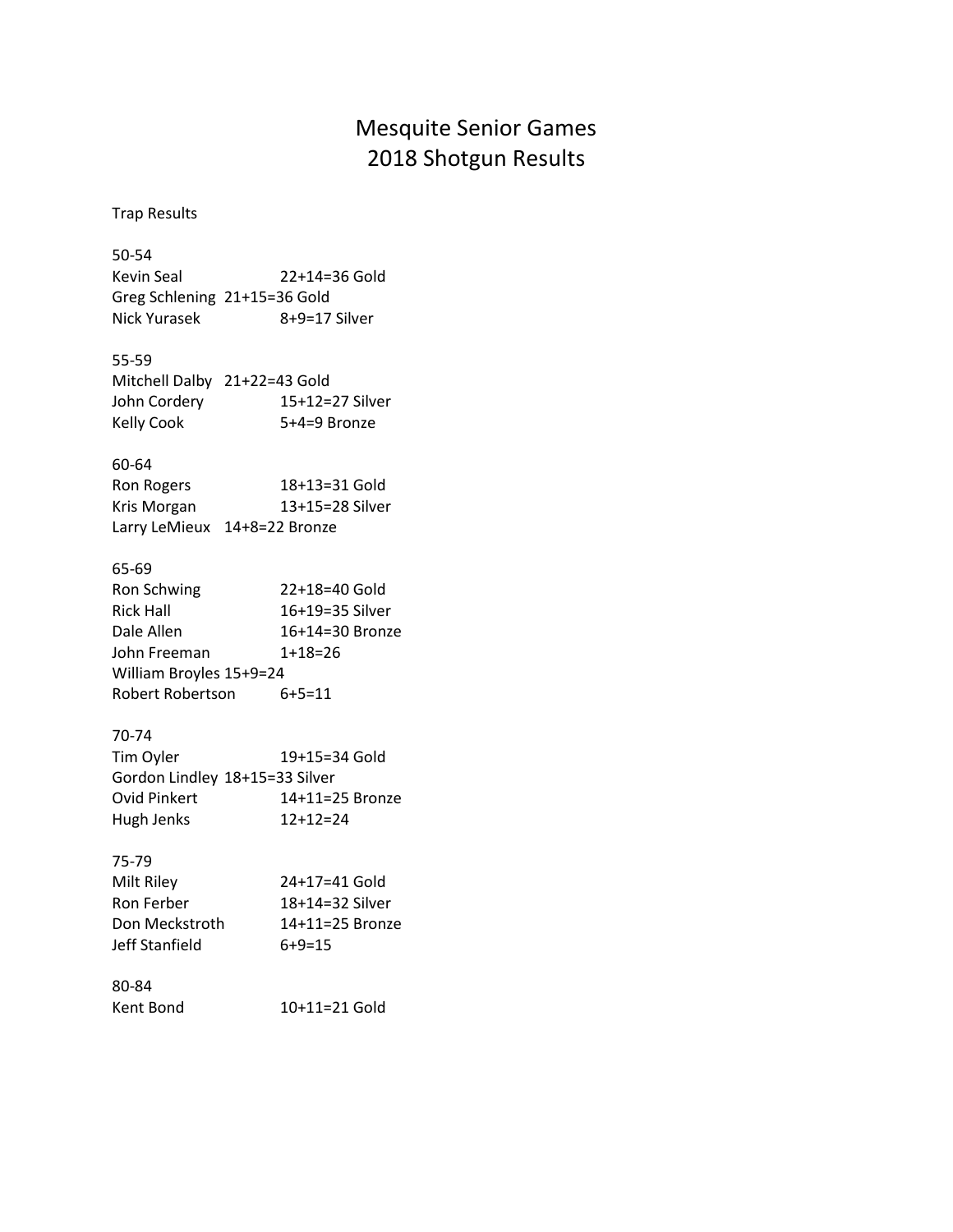# Skeet Results

| 50-54        |                 |
|--------------|-----------------|
| Kevin Seal   | $20+15=35$ Gold |
| Nick Yurasek | $10+18=28$      |

#### 55-59

|                   | Greg Schlening 23+25=48 Gold   |
|-------------------|--------------------------------|
| John Cordery      | 19+20=39 Silver                |
|                   | Mitchell Dalby 20+19=39 Silver |
| 60-64             |                                |
| Kris Morgan       | 18+20=38 Gold                  |
| <b>Ron Rogers</b> | 13+18=31 Silver                |
|                   | Larry LeMieux 17+13=30 Bronze  |
|                   |                                |

#### *65-69*

| John Freeman                   | 14+11=25 Gold    |  |
|--------------------------------|------------------|--|
| Dale Allen                     | $13+9=22$ Silver |  |
| William Broyles 12+8=20 Bronze |                  |  |
| Robert Robertson               | $5+9=14$         |  |

# 70-74

Gordon Lindley 8+11=19 Gold Jeff Stanford 8+10=18 Silver

#### 75-79

| Don Meckstroth | $18+20=38$ Gold |
|----------------|-----------------|
| Milt Riley     | 17+20=37 Silver |
| Roger Peck     | 20+16=36 Bronze |
| Ron Ferber     | $14+11=25$      |

# *80-84*

Kent Bond 6+13=19 Gold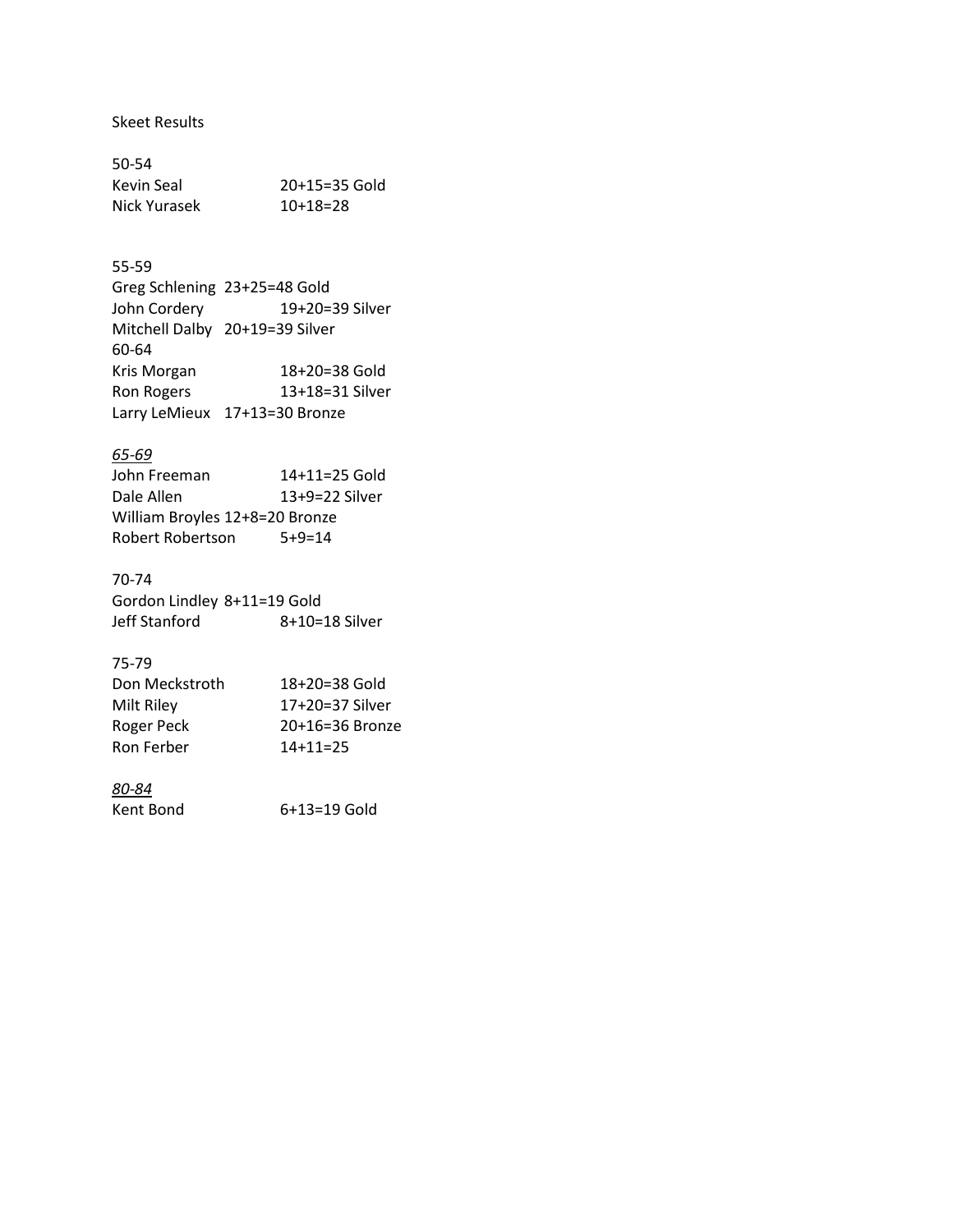# **2017 Mesquite Senior Games**

# **Shotgun Results**

Trap Results

| $50 - 54$<br><b>Kevin Seal</b><br>Greg Schlening 21+15=36 Gold<br><b>Nick Yurasek</b>                                        | 22+14=36 Gold<br>8+9=17 Silver                                                   |
|------------------------------------------------------------------------------------------------------------------------------|----------------------------------------------------------------------------------|
| <u>55-59</u><br>Mitchell Dalby 21+22=43 Gold<br>John Cordery<br><b>Kelly Cook</b>                                            | 15+12=27 Silver<br>5+4=9 Bronze                                                  |
| 60-64<br>Ron Rogers<br>Kris Morgan<br>Larry LeMieux 14+8=22 Bronze                                                           | 18+13=31 Gold<br>13+15=28 Silver                                                 |
| 65-69<br>Ron Schwing<br><b>Rick Hall</b><br>Dale Allen<br>John Freeman<br>William Broyles 15+9=24<br><b>Robert Robertson</b> | 22+18=40 Gold<br>16+19=35 Silver<br>16+14=30 Bronze<br>$1+18=26$<br>$6 + 5 = 11$ |
| 70-74<br>Tim Oyler<br>Gordon Lindley 18+15=33 Silver<br><b>Ovid Pinkert</b><br>Hugh Jenks                                    | 19+15=34 Gold<br>14+11=25 Bronze<br>$12+12=24$                                   |
| 75-79<br>Milt Riley<br><b>Ron Ferber</b><br>Don Meckstroth                                                                   | 24+17=41 Gold<br>18+14=32 Silver<br>14+11=25 Bronze                              |

Jeff Stanfield 6+9=15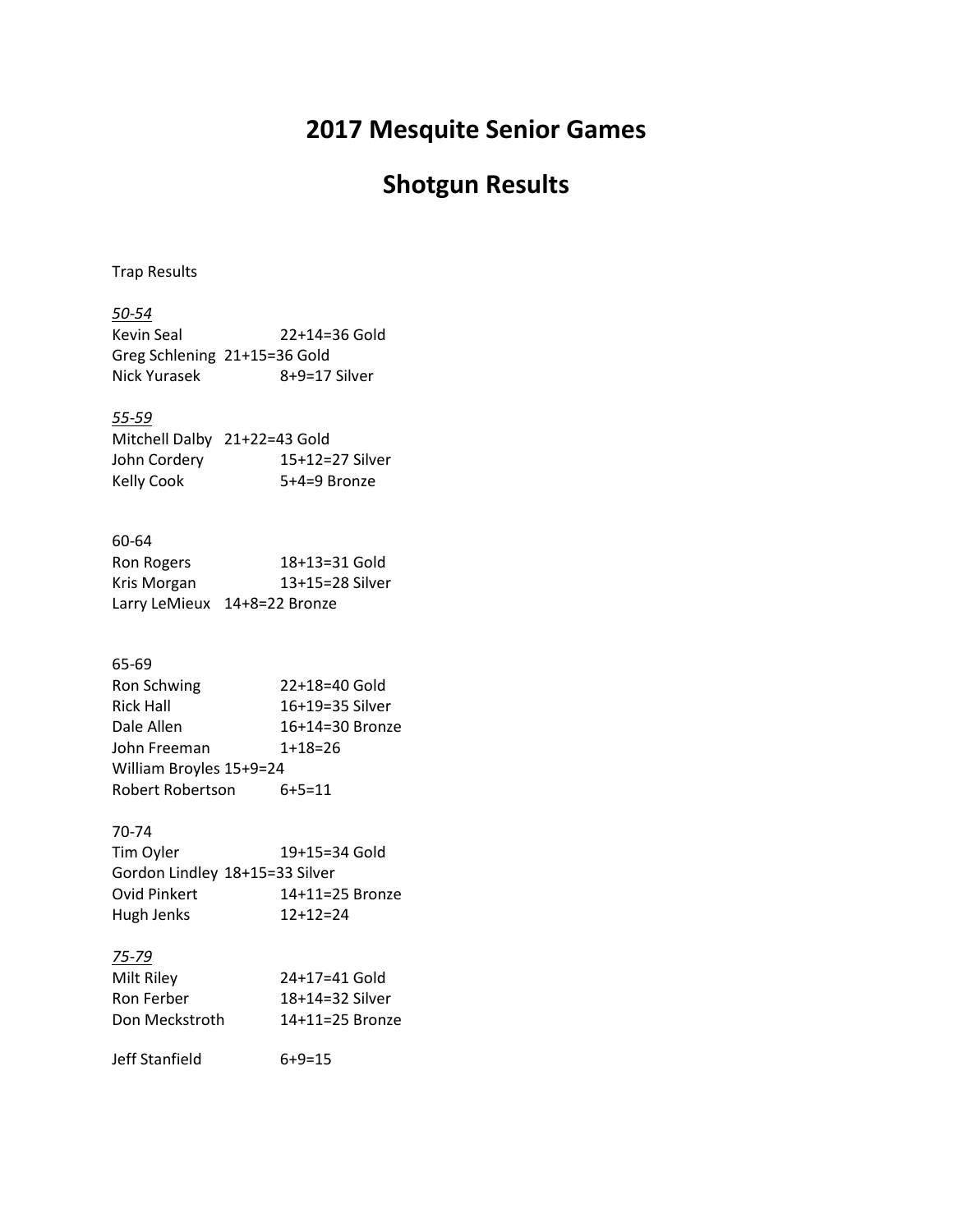80-84 Kent Bond 10+11=21 Gold

#### **Skeet Results**

| 50-54        |                 |
|--------------|-----------------|
| Kevin Seal   | $20+15=35$ Gold |
| Nick Yurasek | $10+18=28$      |

| 55-59        |                                |
|--------------|--------------------------------|
|              | Greg Schlening 23+25=48 Gold   |
| John Cordery | 19+20=39 Silver                |
|              | Mitchell Dalby 20+19=39 Silver |

#### *60-64*

| Kris Morgan | $18+20=38$ Gold               |
|-------------|-------------------------------|
| Ron Rogers  | 13+18=31 Silver               |
|             | Larry LeMieux 17+13=30 Bronze |

#### *65-69*

| John Freeman                   | 14+11=25 Gold    |  |
|--------------------------------|------------------|--|
| Dale Allen                     | $13+9=22$ Silver |  |
| William Broyles 12+8=20 Bronze |                  |  |
| Robert Robertson               | $5+9=14$         |  |

# 70-74

| Gordon Lindley 8+11=19 Gold |                |
|-----------------------------|----------------|
| Jeff Stanford               | 8+10=18 Silver |

#### 75-79

| $18+20=38$ Gold |
|-----------------|
| 17+20=37 Silver |
| 20+16=36 Bronze |
| $14+11=25$      |
|                 |

| 80-84     |                |
|-----------|----------------|
| Kent Bond | $6+13=19$ Gold |

5 Stand Results

*50-54* 15+15=30 Gold Nick Yurasek

*55-59* Greg Schlening 21+23=44 Gold